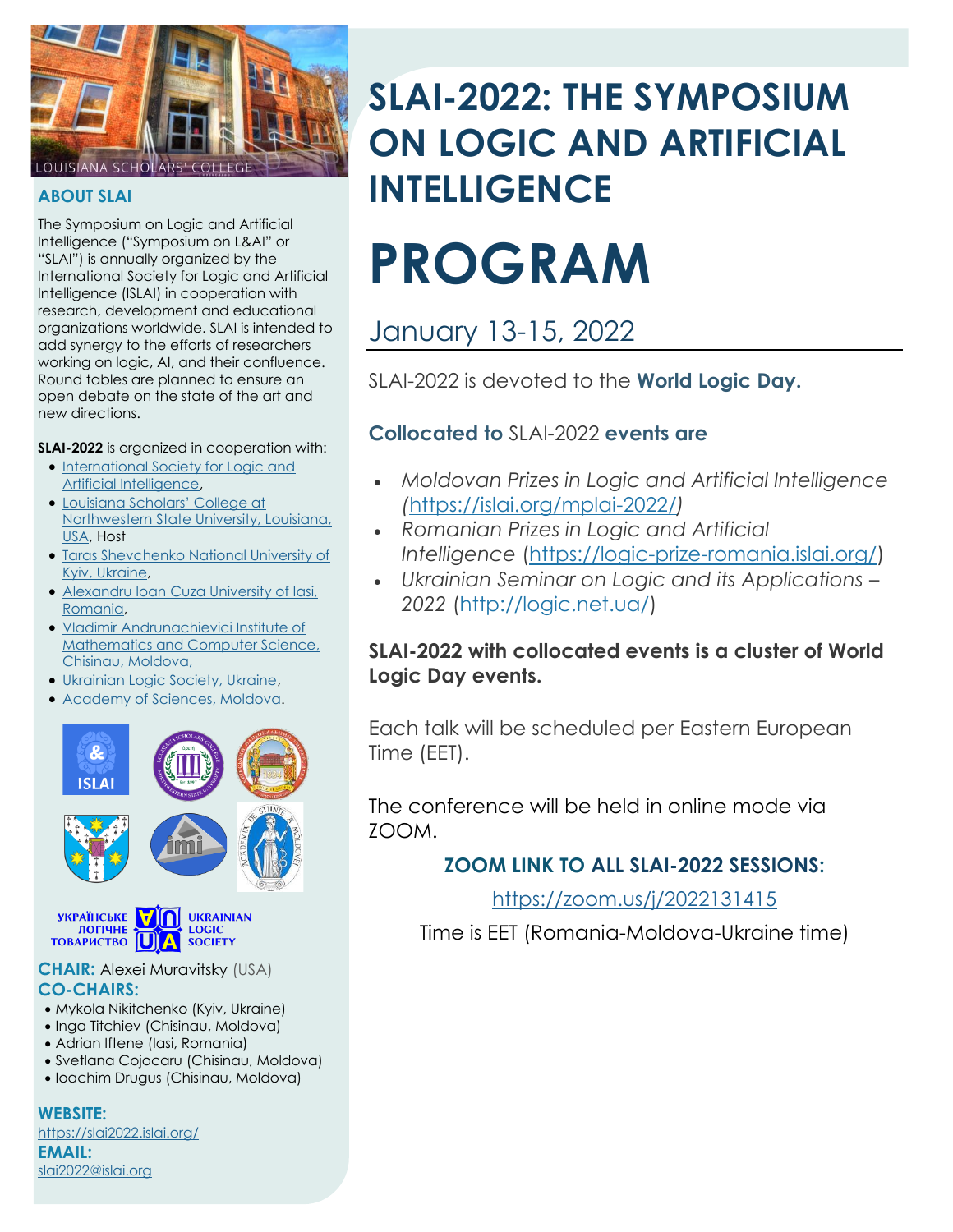#### **JANUARY 13, 2022**

#### **OPENING**

.

15:30 – 16:00

SESSION 1

16:00 - 18:45

Chairs: Svetlana Cojocaru, Alexei Muravitsky

SESSION 2 19:00 - 20:20

Chairs: Inga Titchiev, Ioachim Drugus

#### **Ioachim Drugus, Alexei Muravitsky**

#### **Invited talk introduced by Lluis Godo (Spain)**

• **16:00-16:45 Irina Perfilieva (Ostrava, Czech Republic)**. Fuzzy sets, fuzzy partitions and manifolds.

Regular talks

- 17:00-17:20 **Alexander Sakharov.** Knowledge Base Logics
- 17:30-17:50 **Jørgen Villadsen.** A Formulation of Classical Higher-Order Logic in Isabelle/Pur

#### **Invited talk introduced by Sheila Mcilraith (Canada)**

• **18:00-18:45 Leora Morgenstern (Palo Alto, USA)**. From text to battle simulations using formal representations: How NLP, logic, and planning work together in COMBAT

#### Break

- 19:00-19:20 **Asta Halkjær From, Agnes Moesgård Eschen and Jørgen Villadsen.** Asta Halkjær From, Agnes Moesgård Eschen and Jørgen Villadsen
- 19:20-19:40 **Meenesh Solanki**. Using Twitter to measure the impact of immigration by studying people's mood
- 19:40-20:00 **Oleksiy Oletsky.** Use of the Model "State-Probability of Choice" for Modelling Decision Making within Uncertain Reasoning
- 20:00-20:20 **Mohammed Alshehri.** Fuzzy logic based explainable AI approach for the easy Calibration of AI models in IoT environments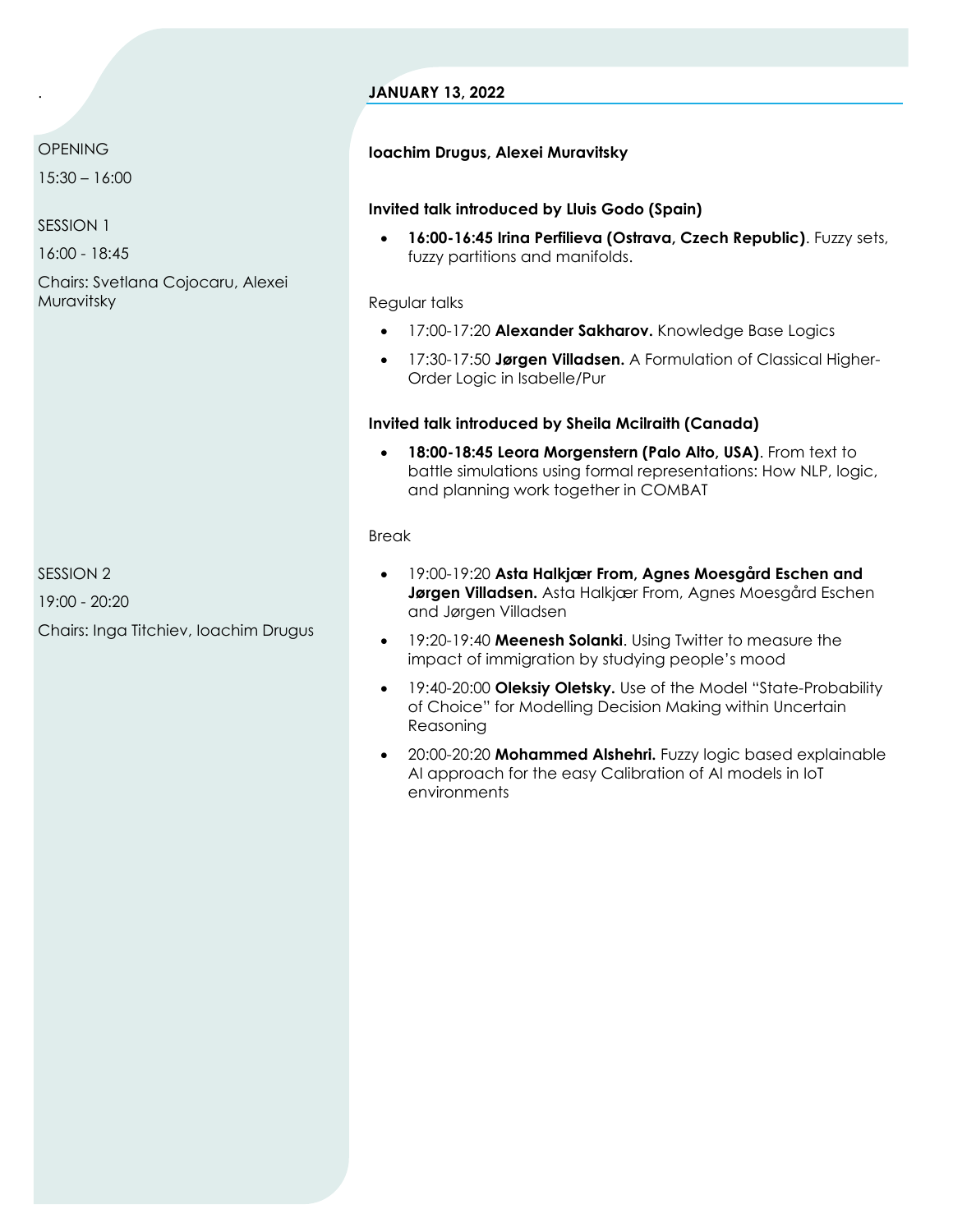#### WORLD LOGIC DAY

SESSION 3

16:00 - 17:40

Chairs: Alexei Muravitsky, Adrian Iftene

#### **JANUARY 14, 2022**

- 16:00-16:20 **Cristian Simionescu.** Privacy Aware Self-Supervised Deep Learning Approaches for Medical Data
- 16:20-16:40 **Bogdan Cretu and Adrian Iftene.** Flower Recognition Using Neural Networks
- 16:40-17:00 **Ingrid Stoleru.** Developing an early predictive system for the diagnosis of Alzheimer's disease and identifying lead biomarkers for this condition
- 17:00-17:20 **Irimia Cosmin-Iulian.** Decentralized infrastructure for digital notarizing, signing and sharing files securely using **Blockchain**
- 17:20-17:40 **Bogdan Aman and Gabriel Ciobanu.** Timed Modal Logic for rTiMo

#### Break

- 18:00-18:20 **Ioana Madalina Tugui and Adrian Iftene.** Ocular Disease Recognition
- 18:20-18:40 **Mihai Andrei Costandache.** Using Machine Learning and Sound Processing Techniques to Improve Patient Health
- 18:40-19:00 **Nicoleta-Tatiana Trifan and Adrian Iftene.** Appetite Nutritionist Assistant
- 19:00-19:20 **Paola Cattabriga.** Uniqueness Violations
- 19:20-19:40 **Sergiu Amihaesei and Cristian Frasinaru.** Tourist Trip Design Problem - A Practical Application

#### **Invited talk introduced by Sven Ove Hansson (Sweden)**

• **20:00 -20:45 DAVID MAKINSON (LONDON, UK).** Logicians like climbing trees

SESSION 4

18:00-20:45

Chairs: Adrian Iftene, Mykola **Nikitchenko**